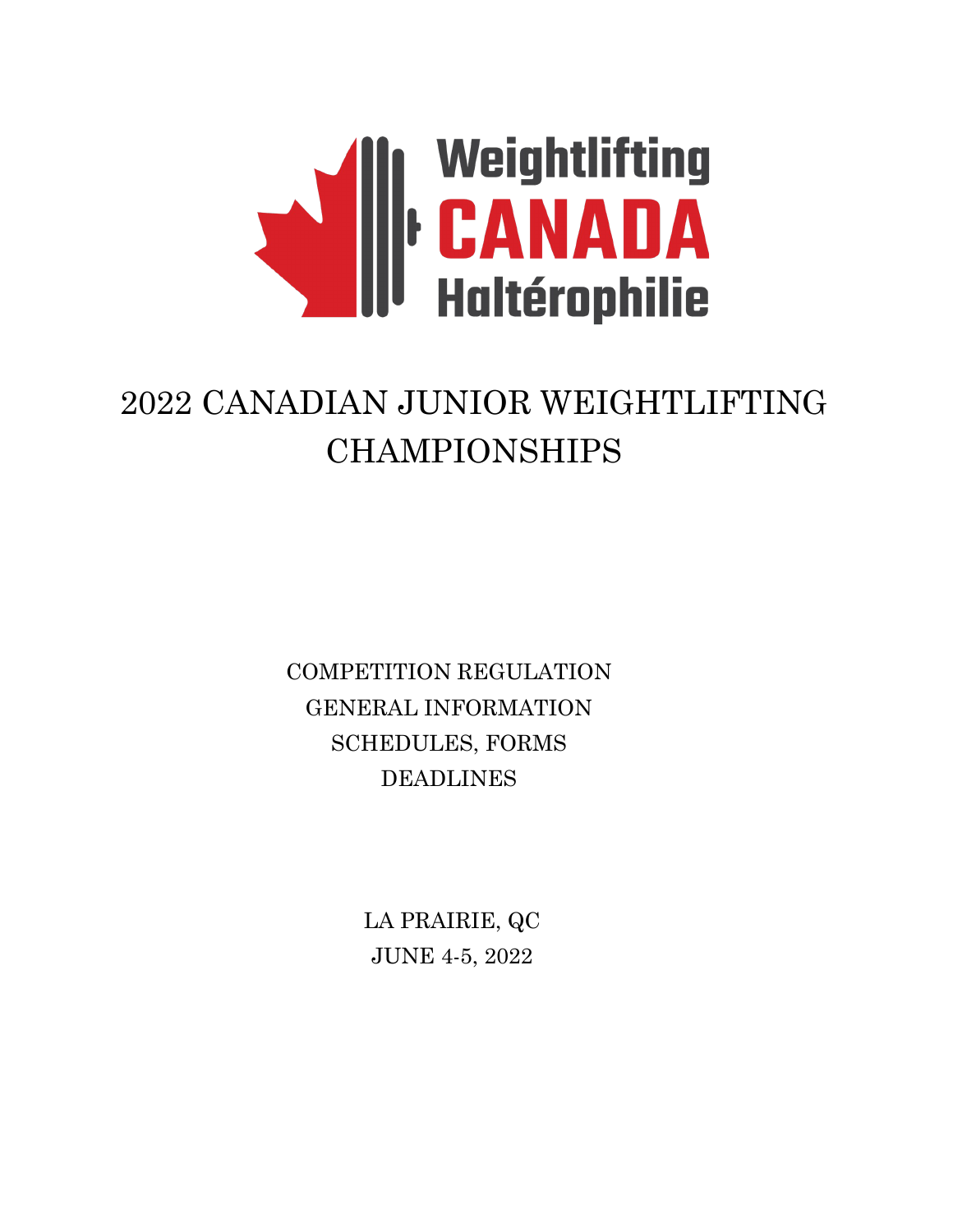## **OFFICIAL INVITATIONS TO ALL PARTICIPANTS**

## Dear Friends,

On behalf of the Fédération d'haltérophilie du Québec, the Club Gros-Bill, and the La Magdeleine High School from La Prairie, we would like to welcome your participation in the 2022 Junior Canadian Weightlifting Championships. We are proud to host the top Junior Athletes, Coaches, Officials, Spectators and Volunteers from across the country in this new concept of Junior Nationals. We hope that this change of competition concept (Not just team concept) will help the growth of Canadian Weightlifting future to our community.

We wish everyone the best of luck in your preparations and hope you enjoy the experience in La Prairie.

The Montréal area is very nice in June, so don't hesitate to stay a little bit longer!

Jean-François Roy Jocelyn Bilodeau

President of the FHQ President – Club Gros-Bill

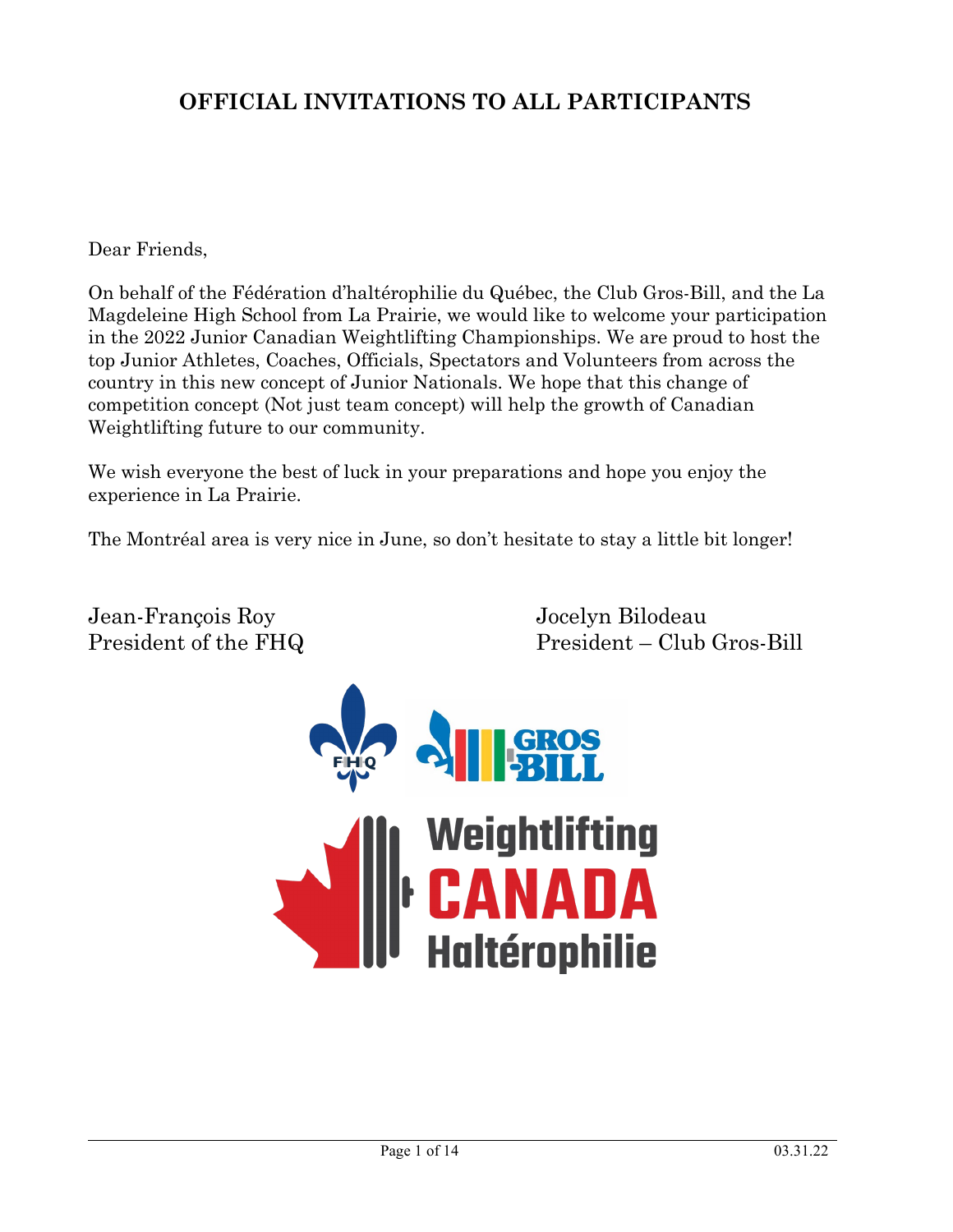# **REGULATIONS**

## **1. COMPETITION TITLE**

The competition is the 2022 Canadian Junior Weightlifting Championships (the "Competition").

## **2. COMPETITION DATES**

June 4-5, 2022.

## **3. ORGANISERS**

Fédération d'Haltérophilie du Québec (FHQ), the Club Gros-Bill, and Weightlifting Canada Haltérophilie ("WCH"). The 2022 Canadian Junior Championships Organizing Committee is the official Local Organizing Committee (the "LOC") of the competition.

## **4. SANCTIONING BODY**

WCH

#### **5. COMPETITION VENUE**

| 5.1 Competition Site            | Gymnasium of La Magdeleine High School, 1100 Boul.<br>Taschereau, La Prairie. Enter by Boul. Ste-Josée. |
|---------------------------------|---------------------------------------------------------------------------------------------------------|
| Warm-up area<br>5.2             | Salle Léonard-Bilodeau Room.                                                                            |
| Weigh-in<br>5.4                 | Dressing room F (Waiting area), Gym #673 (Weigh-in)                                                     |
| Changing rooms<br>5.5           | Dressing Room D (Women) and Dressing Room C (Men)                                                       |
| 5.6 Anti-Doping control         | Dressing Room E (with toilets included)                                                                 |
| <b>Officials</b><br>5.7         | Room #630                                                                                               |
| <b>Technical meeting</b><br>5.8 | Room #330                                                                                               |
| Athletes rest room<br>5.9       | Dressing room A and Gym #671                                                                            |
|                                 |                                                                                                         |

*- All rooms subject to change by the LOC.* 

## **6. EVENTS**

| 6.1 Women: | 45, 49, 55, 59, 64, 71, 76, 81, 87, $+87 \text{ kg categories.}$ |
|------------|------------------------------------------------------------------|
| 6.2 Men:   | 55, 61, 67, 73, 81, 89, 96, 102, 109, +109 kg categories.        |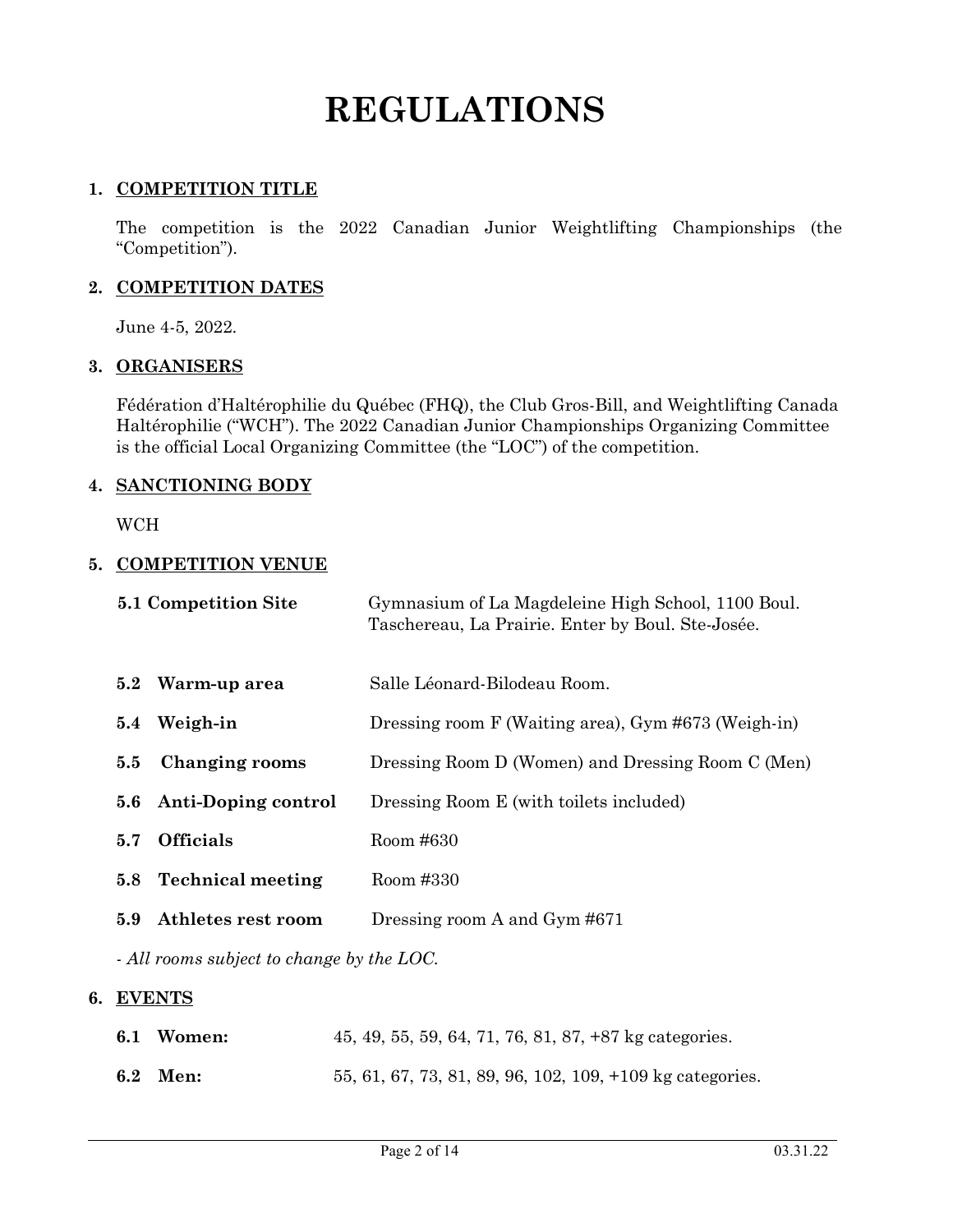## **7. QUALIFYING TOTALS**

## **WOMEN**

| $45 \text{ kg}$ | $49 \text{ kg}$ | $55~\mathrm{kg}$ | $59 \text{ kg}$ |     | $64 \text{ kg}$ 71 kg 76 kg |     | 81 kg   87 kg |     | $+87$ kg |
|-----------------|-----------------|------------------|-----------------|-----|-----------------------------|-----|---------------|-----|----------|
|                 |                 |                  |                 |     |                             |     |               |     |          |
| 80              | 88              | 99               | 100             | 107 | 108                         | 109 | 110           | 113 | 124      |
|                 |                 |                  |                 |     |                             |     |               |     |          |

#### **MEN**

| $55 \text{ kg}$ |     |     | 61 kg   67 kg   73 kg   81 kg |     |     |     |     |     | 89 kg   96 kg   102 kg   109 kg   +109 kg |
|-----------------|-----|-----|-------------------------------|-----|-----|-----|-----|-----|-------------------------------------------|
|                 |     |     |                               |     |     |     |     |     |                                           |
|                 |     |     |                               |     |     |     |     |     |                                           |
| 117             | 134 | 151 | 160                           | 172 | 173 | 176 | 177 | 180 | 195                                       |
|                 |     |     |                               |     |     |     |     |     |                                           |
|                 |     |     |                               |     |     |     |     |     |                                           |

## **8. PARTICIPANTS**

## **ELIGIBILITY**

**8.1** An athlete participating in a national competition must be:

- a duly affiliated member of his/her Provincial/Territorial weightlifting association ("PSO");
- a member in good standing (not currently being sanctioned) with his/her PSO;
- an athlete not currently suspended by WCH, the IWF, or, in the case of Canadian Anti-Doping Program ("CADP") violations, an athlete suspended by another signatory to the CADP
- a Canadian Citizen of Canada OR person possessing permanent resident status in Canada
- Athletes born between 2002 and 2009 inclusive.
- **8.2** Coaches registered to participate in the Competition by their PSO must be certified as NCCP Competition Development level (provisional or full certification) or the previous NCCP Level 2. PSOs may bring coaches who are not yet fully certified as NCCP Competition Development if those coaches are being evaluated for Competition Development Certification at the Competition. PSOs may also bring a development coach who is not yet fully certified as Competition Development with the prior written consent of WCH. Where WCH provides such consent, the development coach must be working under the direct supervision of a fully certified Competition Development coach.
- **8.3** Coaches, team leaders and referees registered to participate in the Competition by their respective PSO must:
	- be duly affiliated members of their respective PSO
	- be members in good standing (not currently being sanctioned) with their respective PSO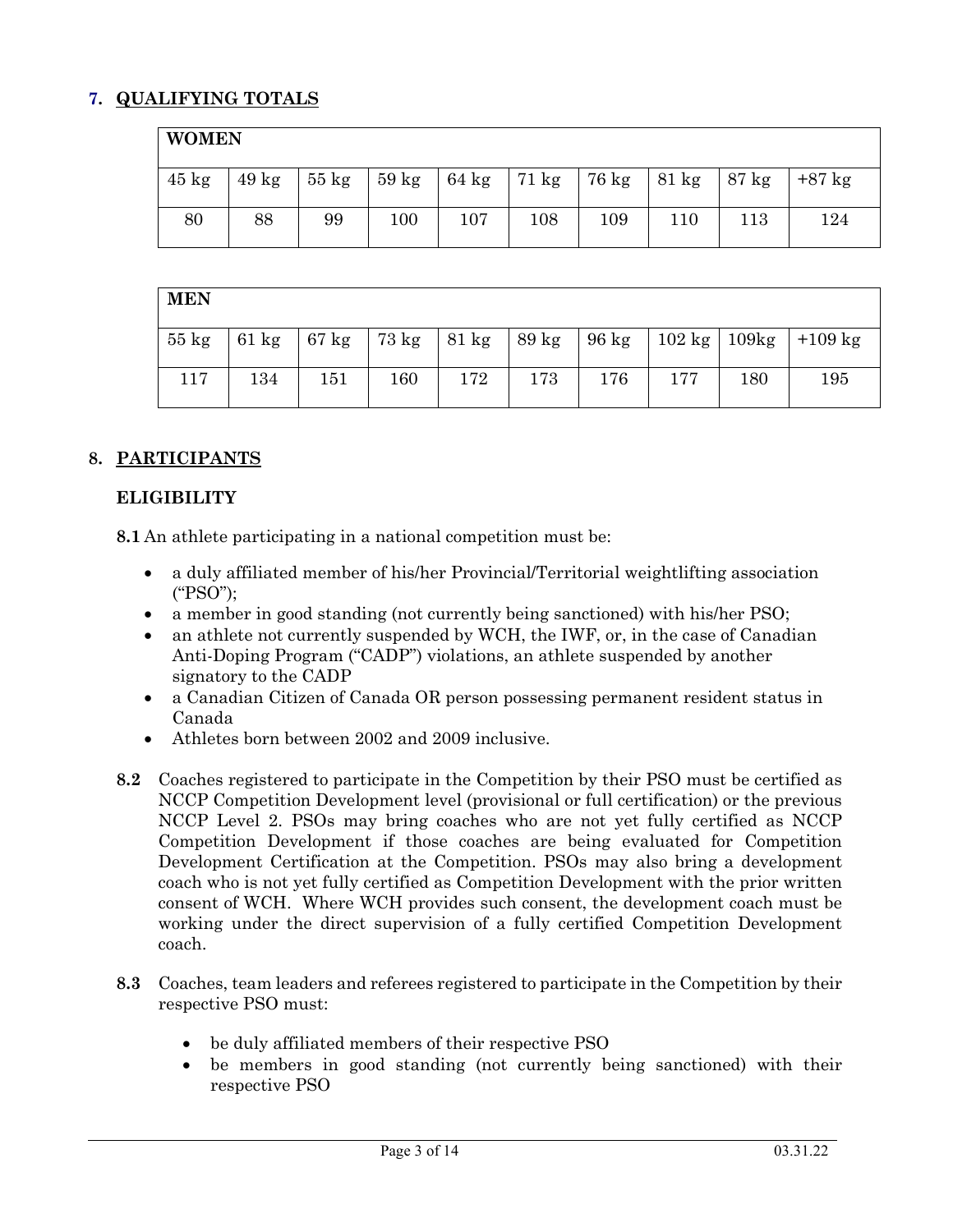- complete Respect in Sport certification by **May 28, 2022.** Please contact [cwalker@cwfhc.ca](mailto:cwalker@cwfhc.ca) for details on course registration. Individuals who have already completed Respect in Sport certification do not need to repeat the course.
- **8.4** Any questions about eligibility should be addressed at the Technical Meeting on June 3rd, 2022. We encourage team leaders to provide WCH copies of team members' proof of citizenship or permanent resident status in advance and, if necessary, to bring such documentation to the Technical Meeting. The eligibility of athletes cannot be challenged after the Technical Meeting.
- **8.5** The Competition is open to all qualified athletes nominated by their respective PSOs who meet the qualifying standard before the qualification deadline as well as the eligibility criteria set out in section 8.1 above. The standards must be achieved in a competition sanctioned by a PSOs, whether regional, inter-regional or provincial level or higher. Online competitions are also valid.
- **8.6** The respective PSOs may nominate an additional 3 women and 3 men born between 2002 and 2009 who have not reached the qualifying standard ("Wildcard Athletes"). Please identify any Wildcard Athletes on your Preliminary and Final Entry Forms.

## **9. ENTRIES**

Only the provincial directors receive Entry Forms from WCH.

- **9.1 Preliminary Team Entry Form**  The Preliminary Team Entry form must be *received* by the FHQ no later than midnight (MST) on **May 8, 2022**.
- **9.2 Final Team Entry Form** The Final Team Entry Form must be *received* by the FHQ no later than midnight on **May 21, 2022**.
- **9.3 Payment of Fees** A single Bank transfer to cover all Team Entry Fees (including the WCH sanction fee) for each PSO must be *received* by **the FHQ** not later than midnight on **May 21, 2022**.
- **9.4 Entry Lists** The Entry List will be distributed by the FHQ/LOC to the PSO Team Leaders as soon as it becomes available.

## **10. COMPETITION RULES & REGULATION:**

The 2020 IWF Technical and Competition Rules & Regulations will govern the Competition, subject to the following exceptions:

**10.1** Regulation to 6.4 Weigh-In: "Athletes may be weighted in either completely undressed or in undergarments (articles of the athlete outfit: costume, unitard, shorts and T-shirt are not considered as undergarment. Athletes must not wear shoes or socks or any other footwear during weigh-in." **EXCEPTION: Athletes aged 18 or under must weigh-in in their singlet.** The singlet will be assigned a value of 0.3kg.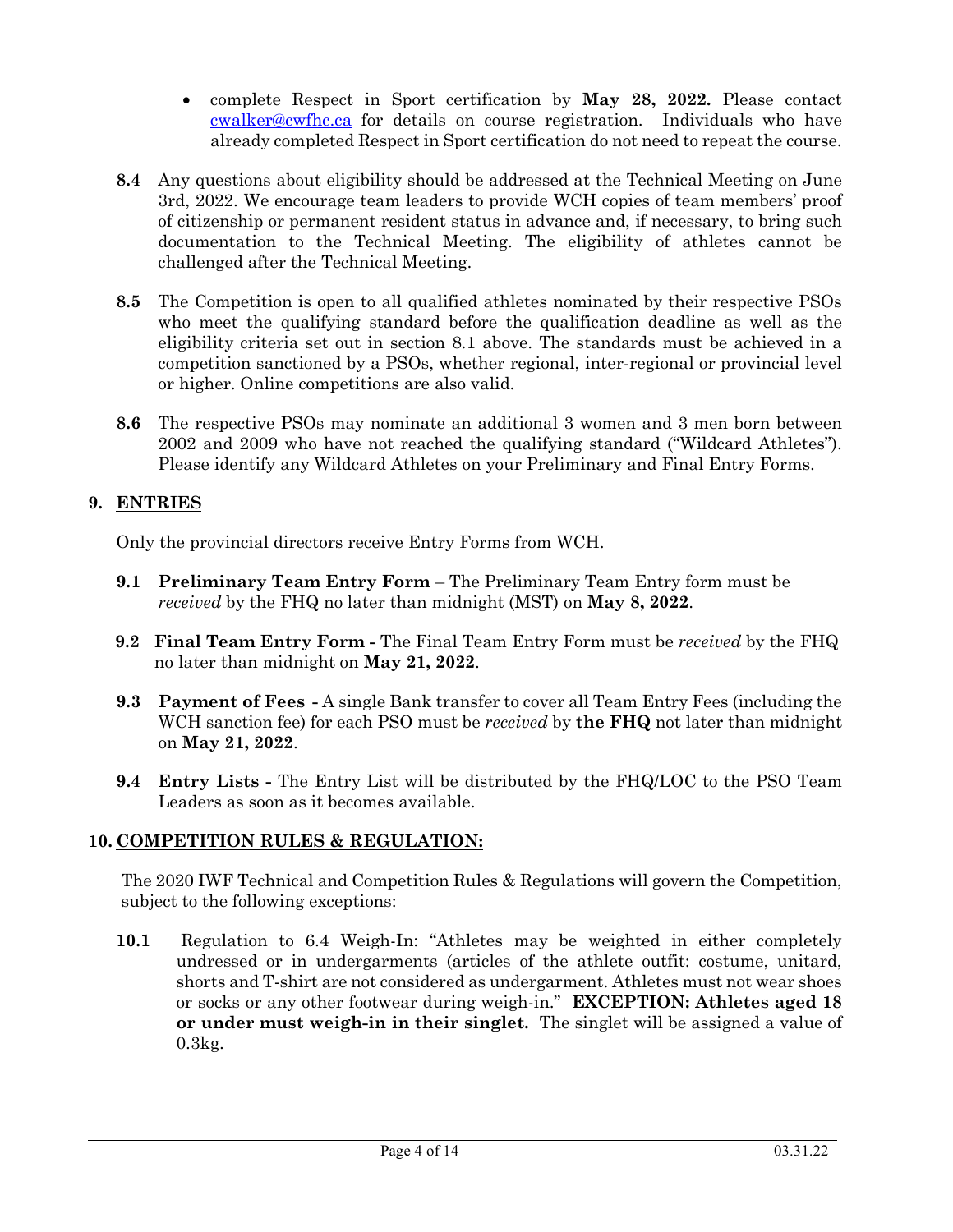## **11. EQUIPMENT**

## **11.1 Competition area**

| Competition platform:                 | Regulation - 4 square metres                         |
|---------------------------------------|------------------------------------------------------|
| Competition bars/weights:             | IWF-Certified Eleiko Men's & Women's sets            |
| Referee Results Light System:         | FHQ system                                           |
| Scoreboard:                           | $10x10$ screen with projector OR 2 65" TV screen     |
|                                       | near the crowd TBC                                   |
| Name of lifter, Attempt, Clock board: |                                                      |
|                                       | 65" TV Screen behind the platform                    |
| Spectators:                           | 4 bleachers (capacity of 40 to 50 spectators each) + |
|                                       | 100 chairs. Total capacity: 300 spectators.          |

## **11.2 Warm-up area**

| Warm-up area:                                 | Salle Léonard Bilodeau  |
|-----------------------------------------------|-------------------------|
| Warm-up platforms:                            | 10 platforms            |
| Warm-up bars/weights:                         | Eleiko, Rogue, Werk-San |
| Scoreboard and Clock:                         | 65" TV screen           |
| Competition Platform Live View: 65" TV Screen |                         |
| Water:                                        | Yes                     |
|                                               |                         |

## **11.3 Weigh-in Area**

| Scale: | Electronic |
|--------|------------|
|        |            |

**12. Results Package** Will be sent electronically

## **13. DOPING CONTROL**

This competition is subject to doping control administered by the Canadian Centre for Ethics in Sport (CCES). All athletes and coaches are strongly encouraged to familiarize themselves with the applicable rules and procedures. For more information visit:<http://www.cces.ca/en/antidoping>

## **14. AWARDS:**

- **14.1** Gold, Silver and Bronze medals will be awarded for the "Snatch"," Clean & Jerk" plus "Total" in each weight category.
- **14.2** Best Athletes Awards (Male Female): Awarded at the conclusion of the event, based on the Sinclair formula (calculated on exact bodyweight).
- **14.3** Awards will be given to the best men's and women's teams. The format of the team competition will be finalized soon.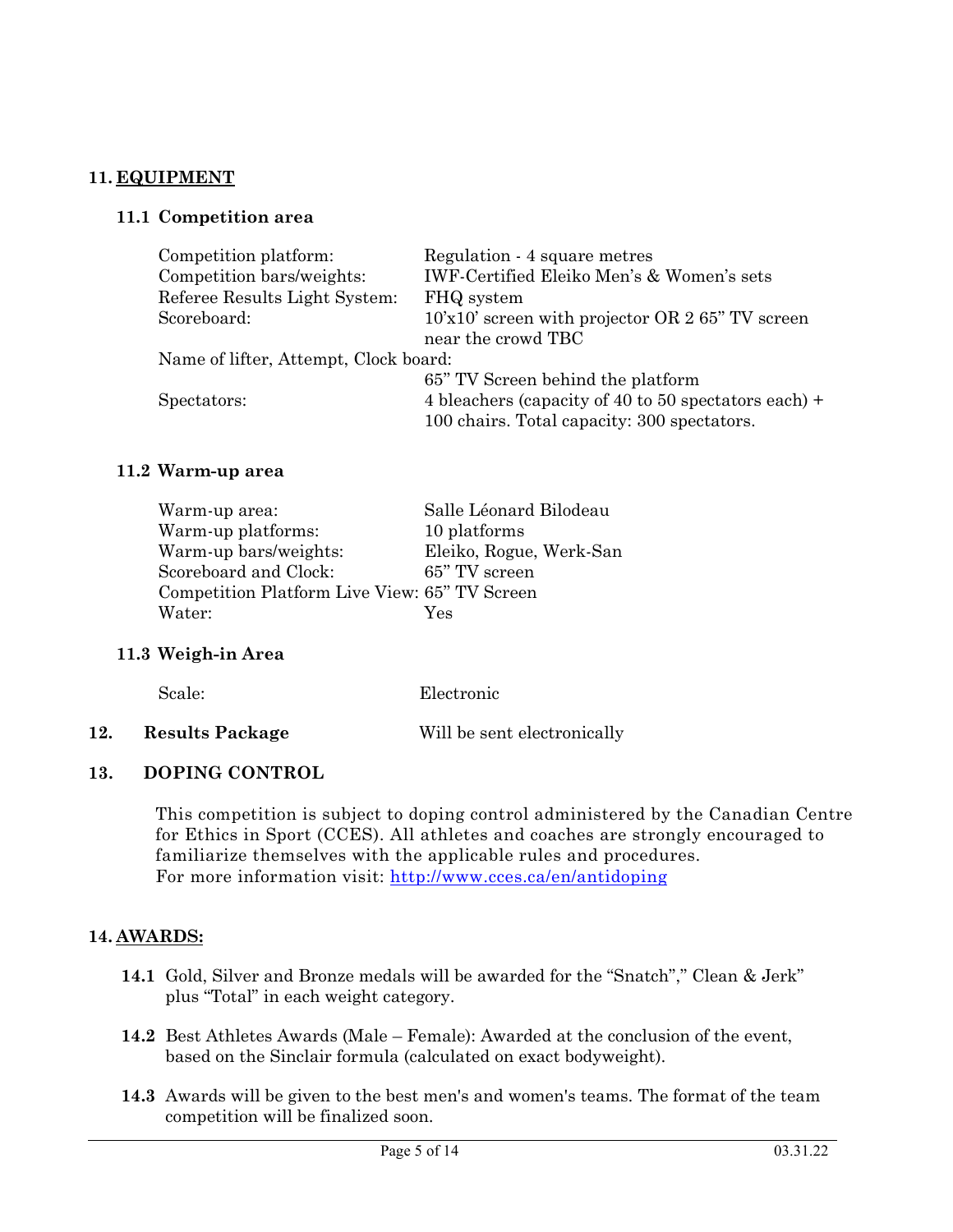## 15. ACCOMMODATIONS

1) Hôtel Brossard, 7365 Boul. Marie-Victorin, Brossard. (7-minute drive from La Magdeleine High School) [www.hotelbrossard.com](http://www.hotelbrossard.com/) Tél:514-890-1000 Fax:514-890-6000

2)Best Western Brossard, 7746 Boul. Taschereau, Brossard. (10-minute drive from the venue) [www.bestwestern.com](http://www.bestwestern.com/) Tél:450-466-6756

3)Quality Inn & Suites, 6680 Boul. Taschereau, Brossard. (11-minute drive from the venue) Tél:450-671-7213

4)Hôtel ALT, Quartier Dix30, 6500 Boul. Rome, Brossard. (14-minute drive from the venue) Tél:450-443-1030

5)Econo Lodge, 8350 Boul. Taschereau, Brossard. (10-minute drive from the venue) Tél:450-466-2186

6)Comfort Inn South, 7863 Boul. Taschereau, Brossard. (11-minute drive from the venue) Tél:450-678-9350

## **15.1 Reservation Deadline**

No deadline, but book early to guarantee rooms

## **16. TRANSPORTATION FOR TEAM MEMBERS AND DELEGATES**

Each PSO is responsible for the transportation of its team members to the Accommodations and Competition.

## **17. FINANCIAL CONDITIONS:**

## **17.1 Entry Fees:**

The PSOs will collect from their delegation members and subsequently pay to the FHQ the designated fees by Bank transfer for each participating delegation memberby **May 21, 2022**. Here is the bank transfer information :

# Transit: 30015

# Institution: 815

#Folio: 2050508

The designated fees are: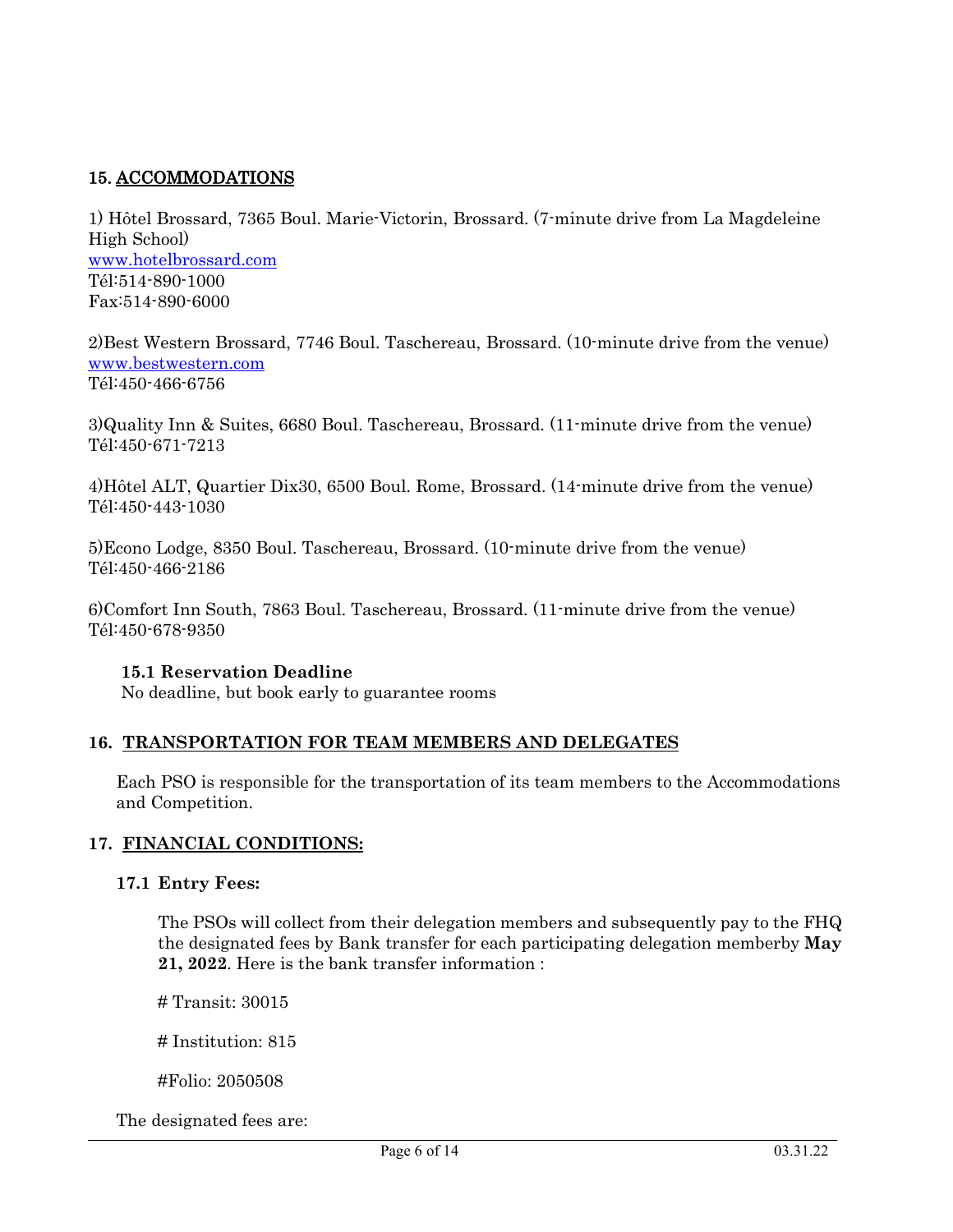- Entry Fee of \$125/athlete, coach, and/or team leader
- Entry Fee of \$50/technical official
- WCH Sanction Fee of \$60/athlete

FHQ shall make a single payment covering the WCH Sanction Fees to WCH upon receipt of payments from the PSOs.

- **17.2 Collection:** PSOs are responsible for collection of all fees from their respective participants.
- **17.3 Accommodations:** The PSOs will pay for their own accommodations, according to conditions stipulated in the Competition Regulations for the Competition.
- **17.4 Liability:** Each PSO participating in the Competition does so at its own and its individual members' risk. The PSOs must undertake the full moral and financial responsibility for their members participating, regarding their health and in the case of accidents or damages. Participants who do not complete and sign the Competition Waiver will not be permitted to participate in the Event.

## **18. FINANCIAL RESPONSIBILITIES – Local Organizing Committee (LOC)**

- **18.1** Offers the participants the option of reasonably priced accommodation option at La Magdeleine High School, access to the competitions, and participation in official meetings, training, and other usual technical services for all participants.
- **18.2** Provides, free of charge, the facilities for the Technical Meeting.
- **18.3** Provides, free of charge, the technical organization at all facilities (equipment, hall, rooms with adequate furnishing, technical staff, first aid, etc.) for the Competition, as required by the applicable WCH rules.
- **18.4** Provides, free of charge, the Best Athlete Awards.

## **19. RESPONSIBILITIES OF ATHLETES**

**19.1 Each PSO must ensure that the waiver and media releases (provided separately) are signed by all participants (athletes, coaches and team leaders) and provided to LOC prior to the Technical Meeting. Further, each PSO must ensure that a parent/guardian signs the waiver/media release for all minor participants (under the age of 18 as of the date the document is signed). Without this signed document, participants will be prohibited from participating in the Competition.**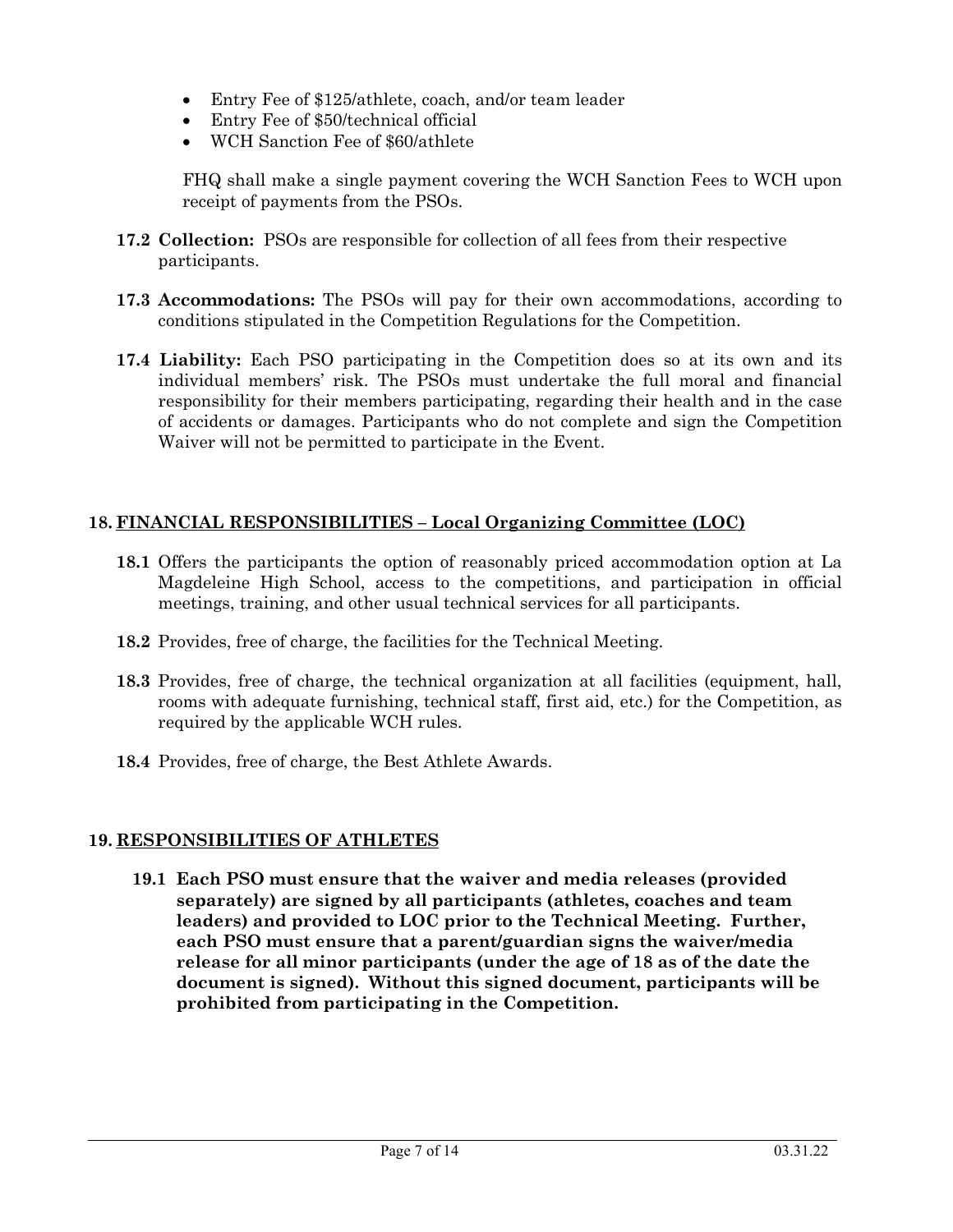## IN CANADA, ANTIDOPING CONTROLS ARE ADMINISTERED BY THE CANADIAN CENTRE FOR ETHICS IN SPORT - CCES.

Telephone : (613) 521-3340 Fax : (613) 521-3134 1-800-672-7775

[www.cces.ca](http://www.cces.ca/)

E-mail: [info@cces.ca](mailto:info@cces.ca)

Information on substances: [substances@cces.ca](mailto:substances@cces.ca)

All athletes participating in the competition can be tested because it is a competition subject to doping control.

Athletes and coaches are strongly encouraged to familiarize themselves with the procedures and rules. For more information go to the website: <http://www.cces.ca/en/antidoping>

If you take supplements, drugs (Ritalin or other similar products, anti-inflammatories, etc.), make sure they are allowed by the WADA Code.

If you need to use a banned medication for a legitimate medical reason, you must apply for a Therapeutic Use Exemption ("TUE") from the CCES.

When you get this therapeutic exemption of the CCES - TUE, bring the document with you when you can be tested.

Authorization to use for therapeutic exemption: [tue-aut@cces.ca](mailto:tue-aut@cces.ca)

The 2021 Canadian Anti-doping Policy came into force on January  $1<sup>st</sup>$ , 2021 and will be updated for 2022. For more information, see: [https://cces.ca/canadian-anti-doping](https://cces.ca/canadian-anti-doping-program)[program](https://cces.ca/canadian-anti-doping-program)

The International Weightlifting Federation IWF also updates its anti-doping rules from time to time. For details on the IWF Anti-Doping Program, please visit <https://iwf.sport/>

## **REMEMBER: YOU ARE RESPONSIBLE FOR WHAT YOU CONSUME**

## **21. ACCREDITATION**

Accreditation will take place at the Technical Meeting.

## **22. OFFICIATING**

- **22.1** Duties of the Host Province appoint a Competition Secretary and appropriate assistants, to ensure the proper operation of the competition including verifying the final nomination of athletes to categories at the Technical Meeting.
- **22.2** Duties of the Participating PSOs Each PSO shall, via all Entry Forms, submit the names of their National level or higher referees that want to officiate at the Championships by May 8, 2022 (4 weeks before the Competition). PSOs are *not* limited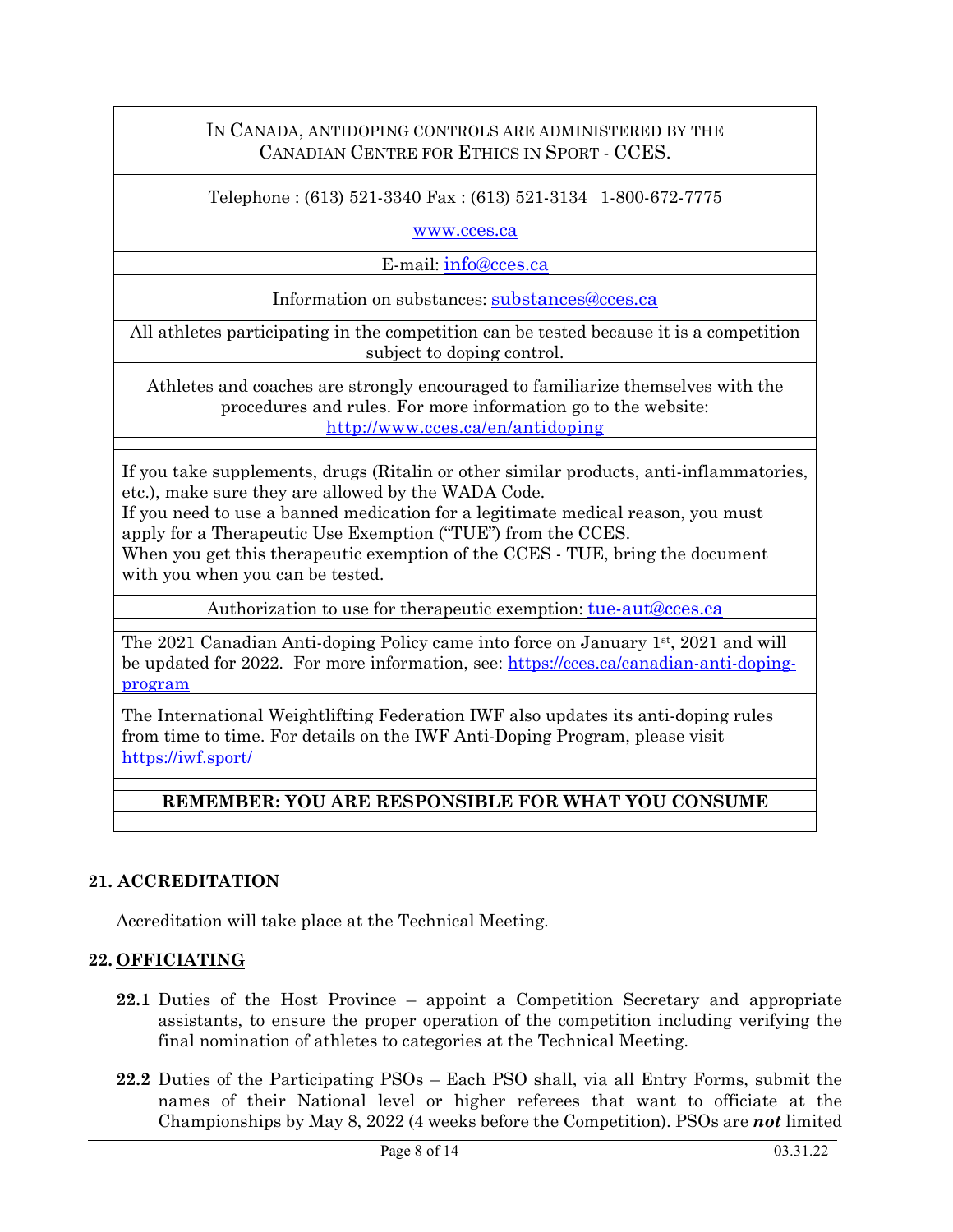to sending just two technical officials. The LOC will forward a list of qualified officials to WCH by May 15, 2022. A mailing or email address is required for communication of the referee assignments at the Competition.

If any such referee desires to sit for promotion, please indicate this on the Entry Form.

Each PSO is responsible for paying all travel, accommodation, meals and entry fees expenses of their selected officials in accordance with their respective provincial policies.

- **22.3 Duties of WCH –** The WCH Technical Delegate will settle any technical disputes that arise during the Competition. If the Technical Delegate is unsure of the rule, or is unable to render a decision, the WCH Board members will act in his or her stead.
- **23** In consideration of the acceptance of this entry, all participants hereby waive and release for themselves, their heirs, their executors and their administrators any and all rights and claims for damages they may have against WCH, Fédération d'Haltérophilie du Québec, and Club Gros-Bill and their respective directors, employees, and volunteers, and any sponsors of the competition, for any injuries they may suffer or may have suffered at the Competition. All PSOs certify that all of their respective participants have agreed to these conditions as a consequence of entering the competition, including the fact that those under the age of majority (18 years) have parental or guardian permission to participate.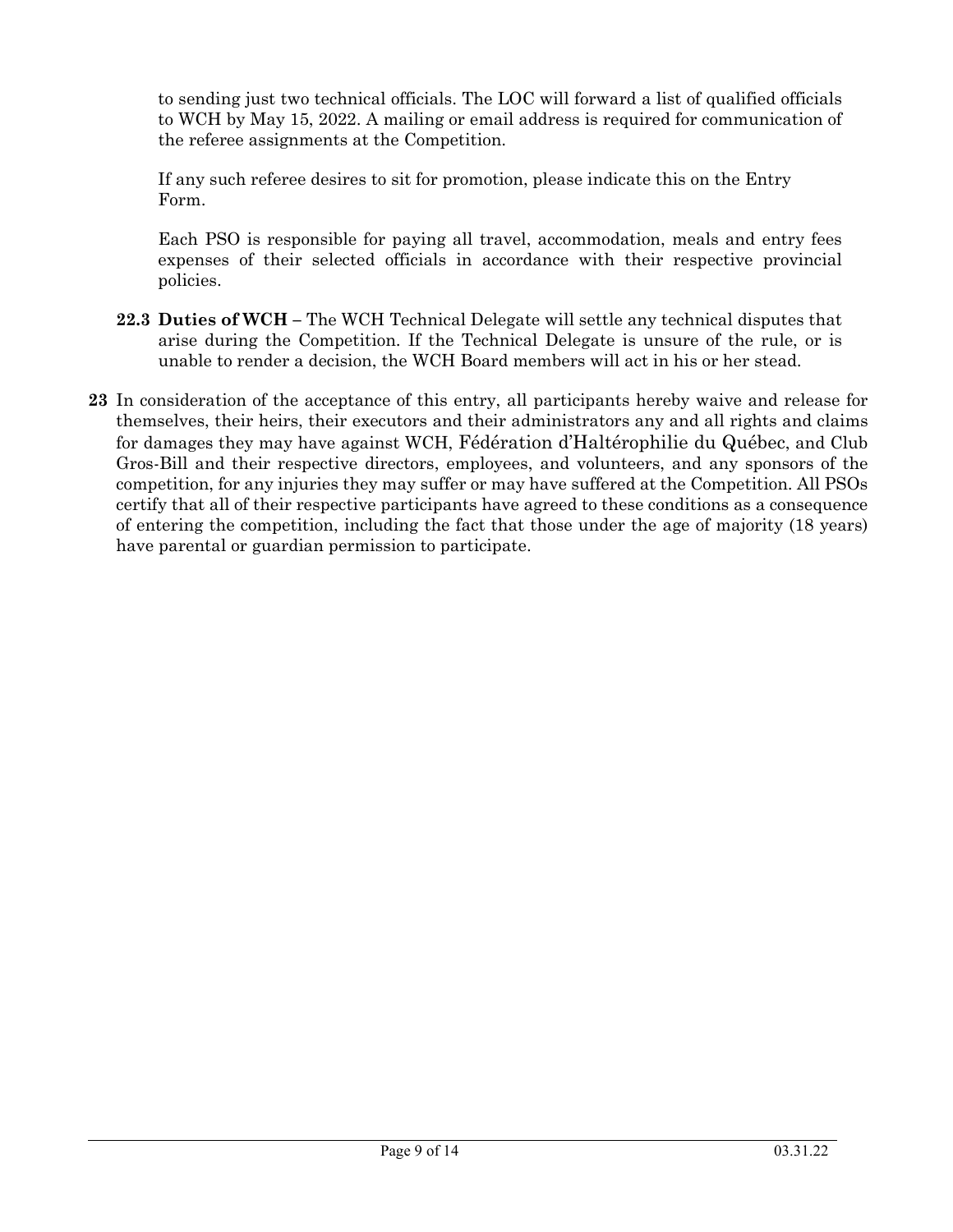## **GENERAL INFORMATION**

## **1. LOCAL ORGANIZING COMMITTEE (LOC) PERSONNEL:**

**1.1** Event Chairperson: Jocelyn Bilodeau E-mail: jocebilodeau@hotmail.com

## **2. TECHNICAL MEETING**

- **2.1** The Technical Meeting will take place Friday, June 3rd at 6:00 pm at Room #330 under the direction of the WCH delegate.
- **2.2** The Competition Director/Secretary will verify the final entries into the categories.
- **2.3** Verification of the Waiver form from all participants (athl. + coaches + TL)
- **2.4** The WCH delegate will assist the Competition Director in assigning all LOC Technical Officials (speakers, timekeepers) for the sessions.

## **3. FOOD (Meal's planning) & REFRESHMENTS**

Food will be provided for officials at Room #630.

Coffee and water will be provided to coach and athletes on the competition area.

At least of 5 minutes walks of the venue, you can find these restaurants

-Tim Hortons

-Chez Ginette (burgers and good poutine)

-Thai express

-Petinos (Breakfast and lunch restaurants)

-Pizzeria

-A&W

-Grocery store Métro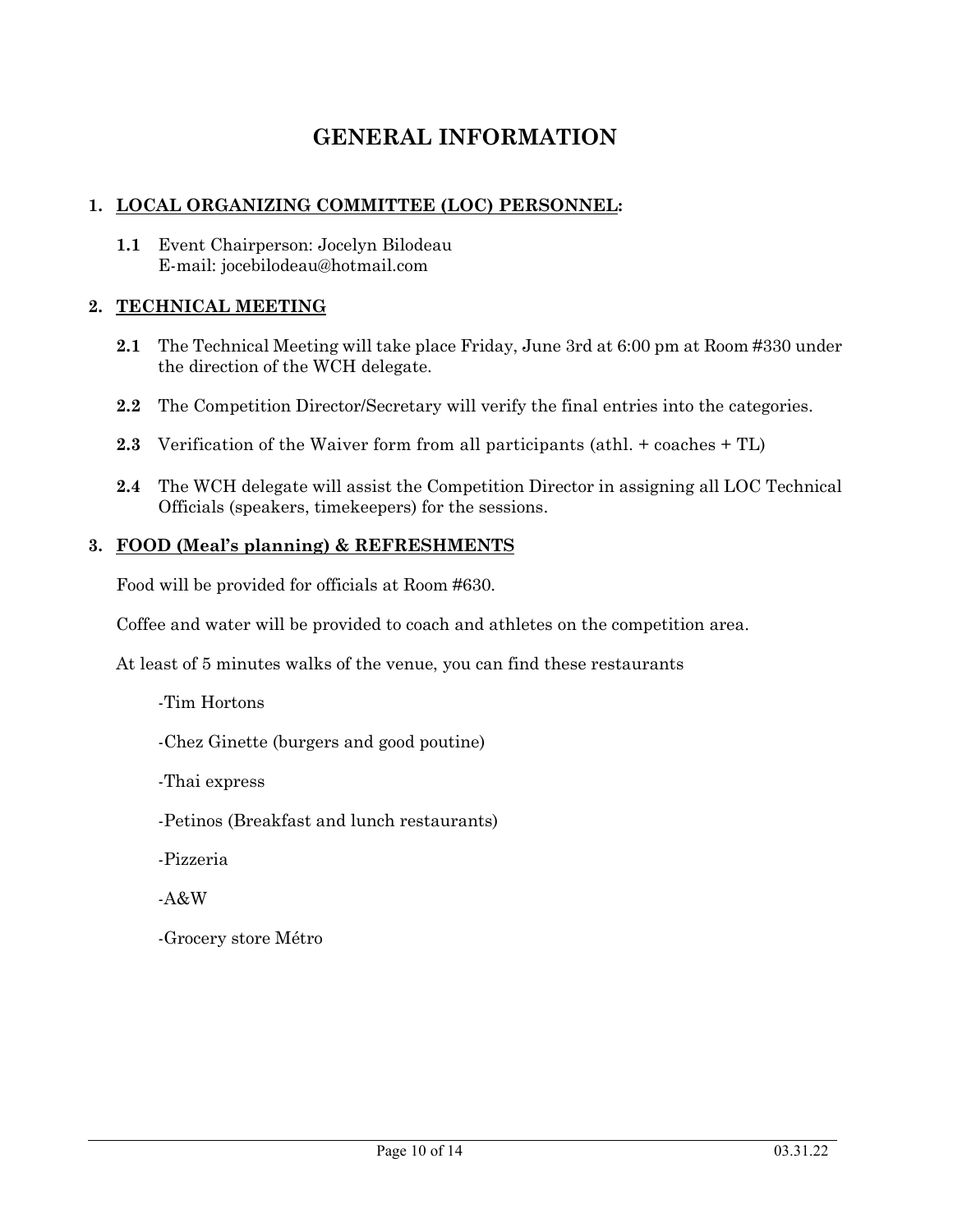## **SCHEDULE & DEADLINES**

|                                                      | Date                |
|------------------------------------------------------|---------------------|
| 1) Beginning of Qualifying Period                    | September 1st, 2021 |
| 2) Distribution of competition regulations           |                     |
| 3) Last Day of Qualifying Period                     | May 1st, 2022       |
| 4) Preliminary List of entries sent to the FHQ       | May 8, 2022         |
| 5) Final Team Entry Form and payment received by FHQ | May 21, 2022        |
| 6) Last day for booking rooms at preferred rates     | n/a                 |

#### **Preliminary Schedule (Subject to change) Saturday June 4**

| session | Gender | category  | Weigh-in         | start         |
|---------|--------|-----------|------------------|---------------|
|         | М      | $55-61kg$ | 8 am             | 10am          |
|         | F      | 45-49kg   | 10 <sub>am</sub> | 12:00         |
| 3       | М      | 67kg      | 12:00            | $2 \text{pm}$ |
|         | F      | $55-59Kg$ | $2 \text{pm}$    | 4pm           |
|         | M      | 73kg      | 4pm              | 6pm           |

**End of competition: 8 pm**

## **Sunday June 5**

| session | gender | category         | Weigh-in        | <b>Start</b>     |
|---------|--------|------------------|-----------------|------------------|
|         | F      | 64kg             | 8am             | 10 <sub>pm</sub> |
|         | М      | 81-89kg          | 10am            | 12:00            |
| 3       | F      | $71-76$ $kg$     | 12:00           | $2 \text{pm}$    |
|         | F      | $81 - 87 - 87 +$ | 2 <sub>pm</sub> | $4 \text{pm}$    |
| 5       | М      | $96-102-$        | 4 <sub>pm</sub> | 6pm              |
|         |        | $109 - 109 +$    |                 |                  |

**End of competition: 8pm**

**After each session, awards will be presented.** 

**For each group of 9 athletes or less, there will be a 10-minute break between snatch and clean and jerk.**

**There will be no break between snatch and clean and jerk for each group of 10 athletes and more.**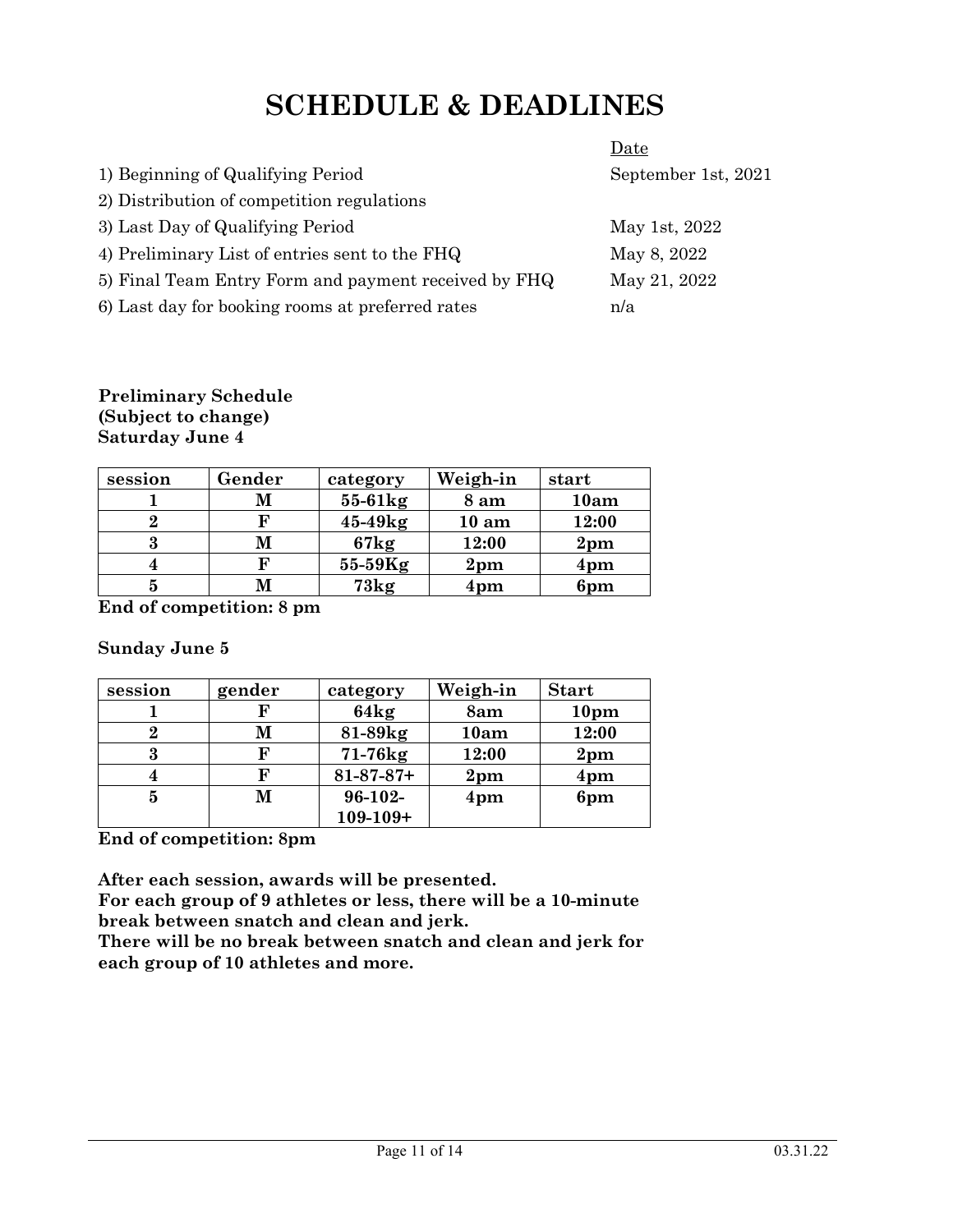#### WAIVER OF LIABILITY FOR ALL CLAIMS AND RELEASE OF LIABILITY

PLEASE READ CAREFULLY BEFORE SIGNING. Completed waivers must be returned with registration or prior to attending the Organizer's event: 2022 Canadian Junior Weightlifting Championships (the "Event").

By signing below, the Participant (named below) and/or the Participant's Guardian represents that the Participant:

- 1. Has not travelled internationally during the last 14 days;
- 2. Has not visited a COVID-19 high risk area, region or location in Canada during the last 14 days;
- 3. Does not knowingly have COVID-19;
- 4. Is not experiencing known symptoms of COVID-19, such as fever, cough, or shortness of breath, and if experiences such symptoms during the Event will immediately depart from the Event;
- 5. Has not, in the past 14 days, knowingly come into contact with someone who has COVID-19, who has known symptoms of COVID-19, or is self-quarantining after returning to Canada; and
- 6. Follows government-recommended guidelines in respect of COVID-19, including practicing physical distancing, and will do so to the best of the Participant's ability during the Event.

In addition, by signing below the Participant and/or the Participant's Guardian understands, acknowledges and assumes the inherent risks in participating in the Event, including, but not limited to: the potential for bodily injury or illness (including contraction of COVID-19); contact or interaction with others who may have been exposed to COVID-19; permanent disability, paralysis, or loss of life; collision with natural or manmade objects; dangers arising from adverse weather conditions; imperfect venue or field of play conditions; equipment failure; participants of varying skill levels; inadequate safety measures; circumstances known, unknown or beyond the control of Weightlifting Canada Haltérophilie, its partners, sponsors, agents, affiliates (including the Fédération d'Haltérophilie du Québec and Club Gros-Bill), directors, employees, officer, therapists, or volunteers (together, the "**Organization**"); and negligence or omission of the Organization (collectively, the "Risks").

In consideration for allowing the Participant to participate in the Event, the Participant and/or the Participant's Guardian: (a) release, discharge and forever hold harmless the Organization from any and all liability for damages or loss arising as a result of the Risks of participation in or in connection with the Event; (b) waive any right to sue the Organization in respect of all causes of action (including for injuries or illness caused by their own negligence), claims, demands, damages or losses of any kind that may arise as a result of the Risks of participation in or in connection with the Event, including without limitation the right to make a third party claim or claim over against the Organization arising from the same; and (c) freely assumes all risks associated with the Risks, anything incidental to the Risks, which may arise as a result of participation in or in connection with the Event. YOU ARE GIVING UP LEGAL RIGHTS TO ANY AND ALL FUTURE CLAIMS AGAINST THE ORGANIZATION.

I confirm that I have read and fully understand this waiver and release of liability. I sign this waiver and release of liability voluntarily without any inducement, assurance, or warranty being made to me.

| Print Name: |                                                     | Date of Birth: |              |
|-------------|-----------------------------------------------------|----------------|--------------|
|             | the "Participant"                                   |                | (mm/dd/yyyy) |
| Print Name: | The " <b>Guardian</b> " (if Participant is a minor) |                |              |
| Signature:  |                                                     | Date:          |              |
|             | Participant or Guardian for minor                   |                | (mm/dd/yyyy) |
|             |                                                     |                |              |
|             |                                                     |                |              |